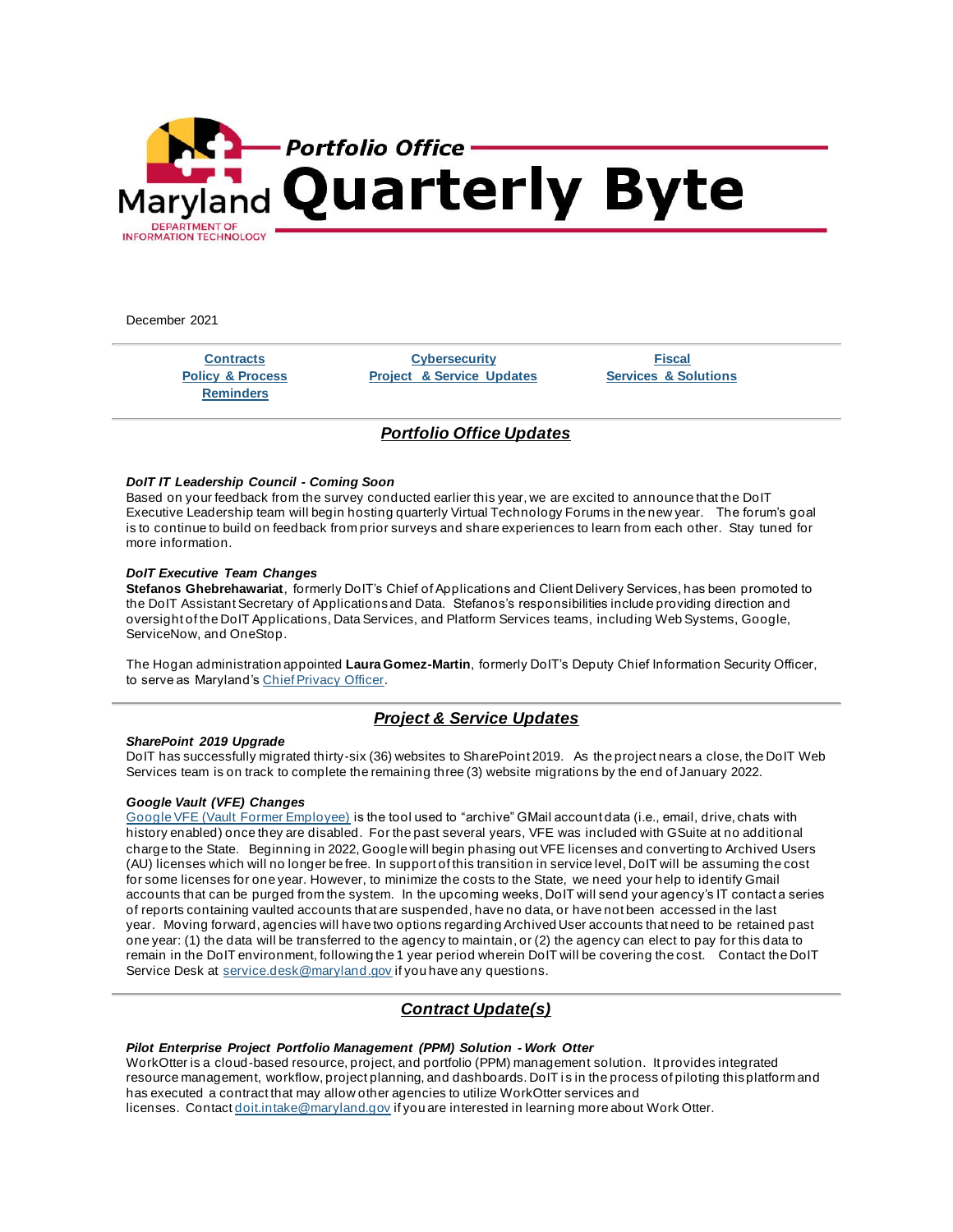# *Fiscal Focus*

## *FY2022 Annual Invoice- Reminder*

As a reminder, information regarding your agency's FY2022 budgeted services is located in [Apptio](https://lnks.gd/l/eyJhbGciOiJIUzI1NiJ9.eyJidWxsZXRpbl9saW5rX2lkIjoxMDMsInVyaSI6ImJwMjpjbGljayIsImJ1bGxldGluX2lkIjoiMjAyMTEyMjMuNTA3NjgzNDEiLCJ1cmwiOiJodHRwczovL2Zyb250ZG9vci5hcHB0aW8uY29tLyJ9.T73R_ENZ45VPHi36FYRTkcrhfb_VjhznmPKwZurzK2w/s/267717117/br/123671347192-l). The FY2022 services and quantities represent the estimated costs when the FY2022 budget was prepared. Agencies will receive the first and second quarterly invoices (one-fourth each of the total annual fee) for FY2022 by the end of December 2021. Each agency's IT and Fiscal contacts can access Apptio to obtain information associated with the quarterly invoices. To get help logging into Apptio, contact [doitfiscal.billofit@maryland.gov](mailto:doitfiscal.billofit@maryland.gov). Contact your Portfolio [Officer](https://lnks.gd/l/eyJhbGciOiJIUzI1NiJ9.eyJidWxsZXRpbl9saW5rX2lkIjoxMDQsInVyaSI6ImJwMjpjbGljayIsImJ1bGxldGluX2lkIjoiMjAyMTEyMjMuNTA3NjgzNDEiLCJ1cmwiOiJodHRwczovL2RvaXQubWFyeWxhbmQuZ292L3N1cHBvcnQvUGFnZXMvcG9ydGZvbGlvLW9mZmljZXJzLmFzcHgifQ.QpN4lQ9xkaukgmvkk8sIZ9uUAIpDOgJDzQoCfQUg-g0/s/267717117/br/123671347192-l) if you have any questions.

#### **AWS Invoices & Work Orders**

Several agencies have alerted DoIT to an issue with late or missing AWS invoices from Deloitte. We have escalated this matter with Deloitte leadership and are working with them to ensure invoices are distributed to agencies accordingly. Additionally, we are working with Deloitte to get the FY2022 Work Orders generated and executed for agencies that purchase AWS services through DoIT. Agencies are encouraged to verify that funding for AWS services for the prior fiscal year(s) has been encumbered. Contact your [Portfolio Officer](https://lnks.gd/l/eyJhbGciOiJIUzI1NiJ9.eyJidWxsZXRpbl9saW5rX2lkIjoxMDUsInVyaSI6ImJwMjpjbGljayIsImJ1bGxldGluX2lkIjoiMjAyMTEyMjMuNTA3NjgzNDEiLCJ1cmwiOiJodHRwczovL2RvaXQubWFyeWxhbmQuZ292L3N1cHBvcnQvUGFnZXMvcG9ydGZvbGlvLW9mZmljZXJzLmFzcHgifQ._ZTx2XUkomgOpX7oH5Ih99ZXHcrgQY_GwjkN89IYKok/s/267717117/br/123671347192-l) if you have any questions.

# *Policy & Process*

## *Google Data Retention Policy*

Since implementing Google Suite throughout the state more than ten (10) years ago, unlimited data and the ability to keep "everything" has been very beneficial to most users. This endless amount of data (i.e., email, chat, and drive) has remained untouched for several years, even after an account is no longer needed. Recognizing that the bulk of the data most likely is no longer needed, the DoIT Google Team is drafting a n ew Google Data Retention Policy to govern how data is maintained moving forward. The draft policy will be shared with agencies to solicit feedback before execution. Contact the DoIT Service Desk at [service.desk@maryland.gov](mailto:service.desk@maryland.gov) if you have any questions about Google.

# *Cybersecurity*

## *Report a Cybersecurity Incident*

If you think a computer or system has been compromised follow these steps:

- 1. Disconnect the machine from the network
	- o Unplug your ethernet cable and turn off the Wi-Fi connection
- 2. Do not restart the system or turn it off.
- 3. Do not run anti-virus, anti-spyware, or other "cleaning" tools.
- 4. Contact the DoIT Security Operations Center (SOC) using one of the following methods:
	- o Submit a security incident via the [Self Service Portal](https://lnks.gd/l/eyJhbGciOiJIUzI1NiJ9.eyJidWxsZXRpbl9saW5rX2lkIjoxMDYsInVyaSI6ImJwMjpjbGljayIsImJ1bGxldGluX2lkIjoiMjAyMTEyMjMuNTA3NjgzNDEiLCJ1cmwiOiJodHRwczovL2RvaXRtYXJ5bGFuZC5zZXJ2aWNlLW5vdy5jb20vZG9pdD9pZD1zY19jYXRfaXRlbSZzeXNfaWQ9ZmJkMGJiMTMxYjg0ODExMGYwMWVjOTEzNjA0YmNiMGIifQ.PJ6HYArSIloH3uNCamyxooCz4gD1zvSft1Wl7Bl9upM/s/267717117/br/123671347192-l)
		- o Email: [soc@maryland.gov](mailto:doit.soc@maryland.gov)
		- o Phone: 410-697-9700 option 5

# *Highlighted Services & Solutions*

### *[End-User Hardware & Support Services](https://lnks.gd/l/eyJhbGciOiJIUzI1NiJ9.eyJidWxsZXRpbl9saW5rX2lkIjoxMDcsInVyaSI6ImJwMjpjbGljayIsImJ1bGxldGluX2lkIjoiMjAyMTEyMjMuNTA3NjgzNDEiLCJ1cmwiOiJodHRwczovL2RvaXQubWFyeWxhbmQuZ292L3N1cHBvcnQvUGFnZXMvZXVzcy5hc3B4In0.cUqK7cY760tj3jpGgY9gH2OxDb2QvR-KCKgN2ykYEns/s/267717117/br/123671347192-l)*

Computer services and support is a cost-effective, reliable, and scalable computer technology service that includes the resources (i.e., people, processes, and technology) required to aid end -users in resolving technical problems. Customers receive advanced Tier 1 support through DoIT Service Desk and Tier 2/3 support through dedicated DoIT technical staff. The service includes but is not limited to security-hardened computer operating systems, monthly Windows and software patching, software license compliance, and installation and support of standard computer hardware and software.

### *[Information Technology Service Management \(ITSM\) Services](https://lnks.gd/l/eyJhbGciOiJIUzI1NiJ9.eyJidWxsZXRpbl9saW5rX2lkIjoxMDgsInVyaSI6ImJwMjpjbGljayIsImJ1bGxldGluX2lkIjoiMjAyMTEyMjMuNTA3NjgzNDEiLCJ1cmwiOiJodHRwczovL2RvaXQubWFyeWxhbmQuZ292L3N1cHBvcnQvUGFnZXMvc2Nfc2VydmljZW5vdy5hc3B4In0.qMXR8VCKsdzQfvi95ZCuZV4IFVDNXoOSNcIU_zr4-o0/s/267717117/br/123671347192-l) - ServiceNow*

ServiceNow is a cloud-based IT Service Management (ITSM) framework that provides essential tools that support IT operations, service, business management, security operations, integrated risk management, and vulnerability management. ServiceNow gives end-to-end visibility into Information technology practices that focus on aligning IT services with the needs of the business.

#### *[Managed Firewall Service](https://lnks.gd/l/eyJhbGciOiJIUzI1NiJ9.eyJidWxsZXRpbl9saW5rX2lkIjoxMDksInVyaSI6ImJwMjpjbGljayIsImJ1bGxldGluX2lkIjoiMjAyMTEyMjMuNTA3NjgzNDEiLCJ1cmwiOiJodHRwczovL2RvaXQubWFyeWxhbmQuZ292L3N1cHBvcnQvUGFnZXMvc2NfY3liZXJfc2VjdXJpdHkuYXNweCJ9.WIHS9WWUPLKJtB2nzOt0EADxO8Wt3v-pv9w6zgMMoGk/s/267717117/br/123671347192-l)*

Managed Firewall Service establishes the customer's security perimeter behind a professionally managed Palo Alto Next-Generation Firewall. Customer rulesets, operations, and traffic are segregated using the virtual system